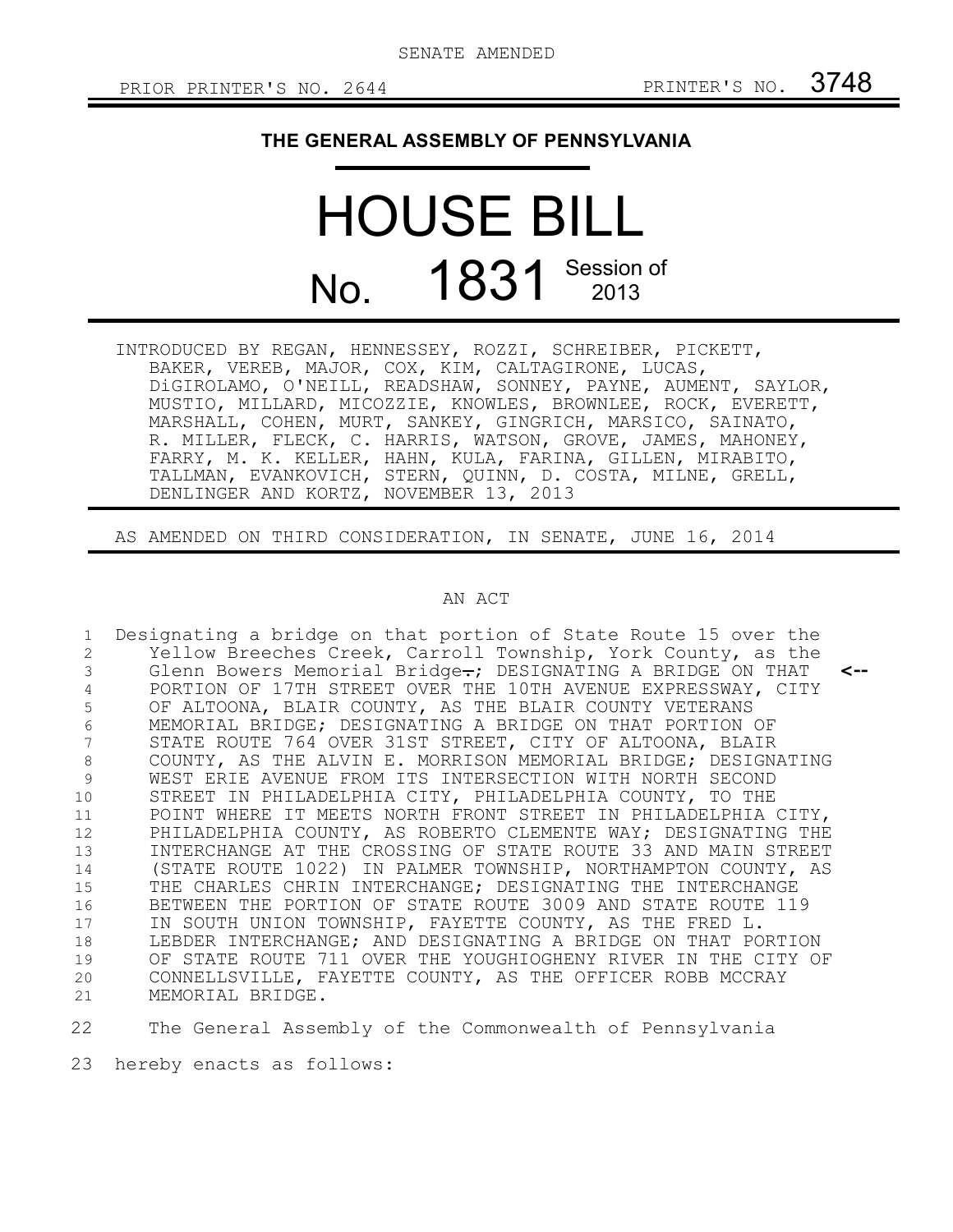Section 1. Glenn Bowers Memorial Bridge. 1

(a) Findings.-- 2

(1) Glenn Bowers was a graduate of The Pennsylvania State University, where he was a member of the Blue Band, symphony and Pi Kappa Alpha Fraternity. 3 4 5

(2) After the attack on Pearl Harbor, Mr. Bowers enlisted in the Navy as an aviation cadet with a unit of 27 other Penn Staters. 6 7 8

(3) Mr. Bowers flew over 100 combat missions during his 13-month tour of duty in the South Pacific and was awarded 11 air medals and three Distinguished Flying Crosses. During this period he served as a member of the famous "Black Sheep" squadron under Col. Pappy Boyington. 9 10 11 12 13

(4) After the war, Mr. Bowers returned to Penn State to complete his B.S. degree in Zoology and M.S. degree in Wildlife Management. 14 15 16

(5) In 1948, Mr. Bowers began his career with the Pennsylvania Game Commission, where he advanced to executive director, a post he held for 17 years. 17 18 19

(6) During his tenure at the Pennsylvania Game Commission, numerous innovations were put in place, including the spring turkey season and the establishment of the Middle Creek Wildlife Management Area and the Scotia Range. 20 21 22 23

(7) Over his lifetime, Mr. Bowers was recognized with awards by many professional and community organizations, including the top honors from the International Association of Fish and Wildlife Agencies. 24 25 26 27

(b) Designation.--The bridge located on State Route 15 in Carroll Township, York County, over the Yellow Breeches Creek is hereby designated the Glen Bowers Memorial Bridge. 28 29 30

20130HB1831PN3748 - 2 -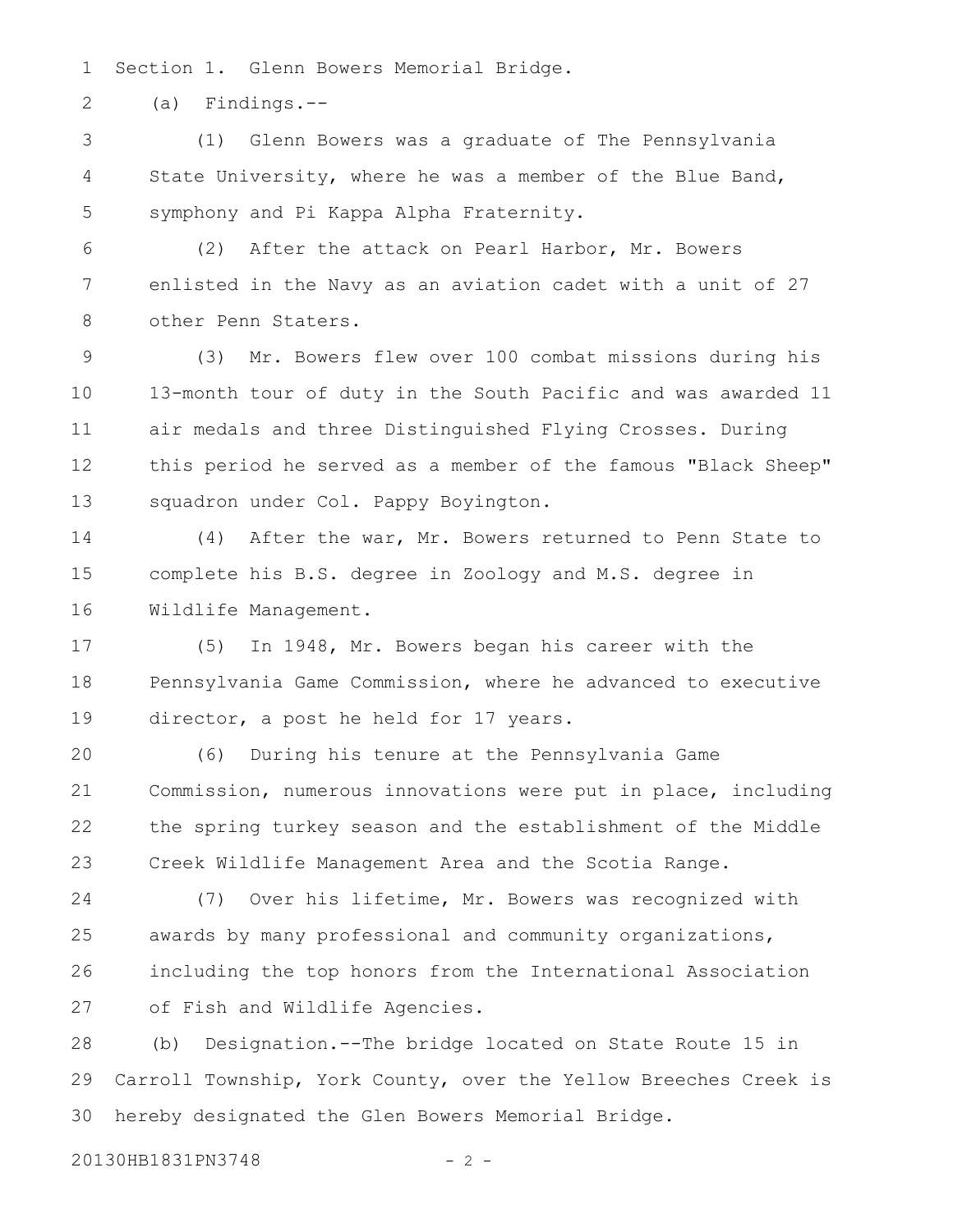(c) Signs.--The Department of Transportation shall erect and maintain appropriate signs displaying the name of the bridge to traffic in both directions on the bridge. 1 2 3

**<--**

SECTION 2. BLAIR COUNTY VETERANS MEMORIAL BRIDGE. 4

(A) FINDINGS.--THE 17TH STREET BRIDGE OVER THE 10TH AVENUE EXPRESSWAY, CITY OF ALTOONA, BLAIR COUNTY, IS THE POINT OF ASSEMBLY FOR AND IS CROSSED EVERY YEAR IN THE ALTOONA VETERANS DAY PARADE. 5 6 7 8

(B) DESIGNATION.--THE BRIDGE LOCATED ON 17TH STREET IN THE CITY OF ALTOONA, BLAIR COUNTY OVER THE 10TH AVENUE EXPRESSWAY IS HEREBY DESIGNATED THE BLAIR COUNTY VETERANS MEMORIAL BRIDGE. 9 10 11

(C) SIGNS.--THE DEPARTMENT OF TRANSPORTATION SHALL ERECT AND MAINTAIN APPROPRIATE SIGNS DISPLAYING THE NAME OF THE BRIDGE TO TRAFFIC IN BOTH DIRECTIONS ON THE BRIDGE. 12 13 14

SECTION 3. ALVIN E. MORRISON MEMORIAL BRIDGE. 15

(A) FINDINGS.-- 16

(1) S. SGT. ALVIN E. MORRISON ATTENDED GREENWOOD SCHOOL, ROOSEVELT JUNIOR HIGH SCHOOL AND ALTOONA HIGH SCHOOL. 17 18

(2) S. SGT. MORRISON WAS A RADIO OPERATOR AND BALL TURRET GUNNER ON A B-17 FLYING FORTRESS WITH THE U.S. AIR FORCE 560TH SQUADRON IN WORLD WAR II. 19 20 21

(3) ON ONE OF THE MANY FLYING FORTRESS RAIDS OVER FRANCE, GERMAN PLANES SHOT DOWN S. SGT. MORRISON'S B-17 BOMBER, AND THE AIRPLANE'S ENTIRE CREW WAS FORCED TO BAIL OUT, KILLING S. SGT. MORRISON ALONG WITH SEVERAL OTHER CREW MEMBERS. 22 23 24 25 26

(4) S. SGT. MORRISON WAS AWARDED THE AIR MEDAL, PURPLE HEART, BRONZE STAR, GOOD CONDUCT MEDAL AND HONORABLE SERVICE IN WORLD WAR II LAPEL BUTTON. 27 28 29

(B) DESIGNATION.--THE BRIDGE LOCATED ON STATE ROUTE 764 IN 30

20130HB1831PN3748 - 3 -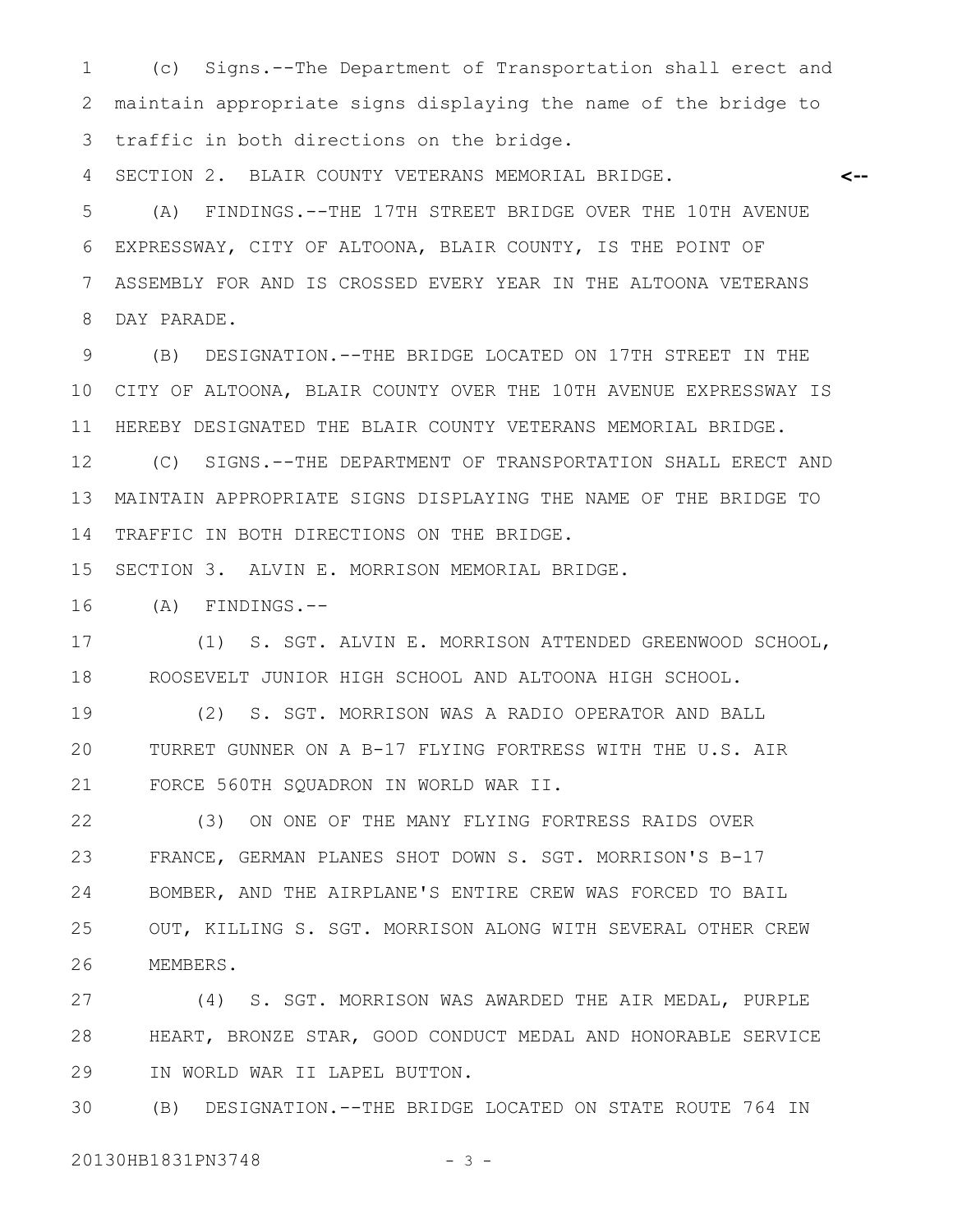THE CITY OF ALTOONA, BLAIR COUNTY, OVER 31ST STREET IS HEREBY 1

DESIGNATED THE ALVIN E. MORRISON MEMORIAL BRIDGE. 2

(C) SIGNS.--THE DEPARTMENT OF TRANSPORTATION SHALL ERECT AND MAINTAIN APPROPRIATE SIGNS DISPLAYING THE NAME OF THE BRIDGE TO TRAFFIC IN BOTH DIRECTIONS ON THE BRIDGE. 3 4 5

SECTION 4. ROBERTO CLEMENTE WAY. 6

(A) FINDINGS.--THE GENERAL ASSEMBLY FINDS AND DECLARES AS FOLLOWS: 7 8

(1) ROBERTO WALKER CLEMENTE WAS BORN IN BARRIO SAN ANTON IN CAROLINA, PUERTO RICO, ON AUGUST 18, 1934. 9 10

(2) ROBERTO CLEMENTE IS REMEMBERED TODAY AS ONE OF BASEBALL'S BEST ALL-ROUND RIGHT FIELDERS, WITH ONE OF THE BEST ARMS IN BASEBALL. OFTEN REFERRED TO AS "THE GREAT ONE," CLEMENTE WAS THE FIRST LATIN AMERICAN PLAYER ELECTED TO THE BASEBALL HALL OF FAME. 11 12 13 14 15

(3) ROBERTO CLEMENTE'S LIFE ENDED ON DECEMBER 31, 1972, IN A PLANE CRASH WHILE EN ROUTE TO NICARAGUA WITH RELIEF SUPPLIES FOR EARTHQUAKE VICTIMS. 16 17 18

(4) IN HIS THIRTY-EIGHT YEARS, ROBERTO CLEMENTE BECAME A BASEBALL LEGEND IN THE UNITED STATES, BUT IN HIS HOMELAND AND THROUGHOUT LATIN AMERICA HE BECAME A NATIONAL AND CULTURAL ICON. FOR HIS "OUTSTANDING ATHLETIC, CIVIC, CHARITABLE, AND HUMANITARIAN CONTRIBUTIONS," ROBERTO CLEMENTE WAS AWARDED THE CONGRESSIONAL GOLD MEDAL BY THE UNITED STATES CONGRESS IN 1973. 19  $20$ 21 22 23 24 25

(B) DESIGNATION.--WEST ERIE AVENUE FROM ITS INTERSECTION WITH NORTH SECOND STREET IN PHILADELPHIA CITY, PHILADELPHIA COUNTY, TO THE POINT WHERE IT MEETS NORTH FRONT STREET IN PHILADELPHIA CITY, PHILADELPHIA COUNTY, IS DESIGNATED AS ROBERTO 29 CLEMENTE WAY. 3026 27 28

20130HB1831PN3748 - 4 -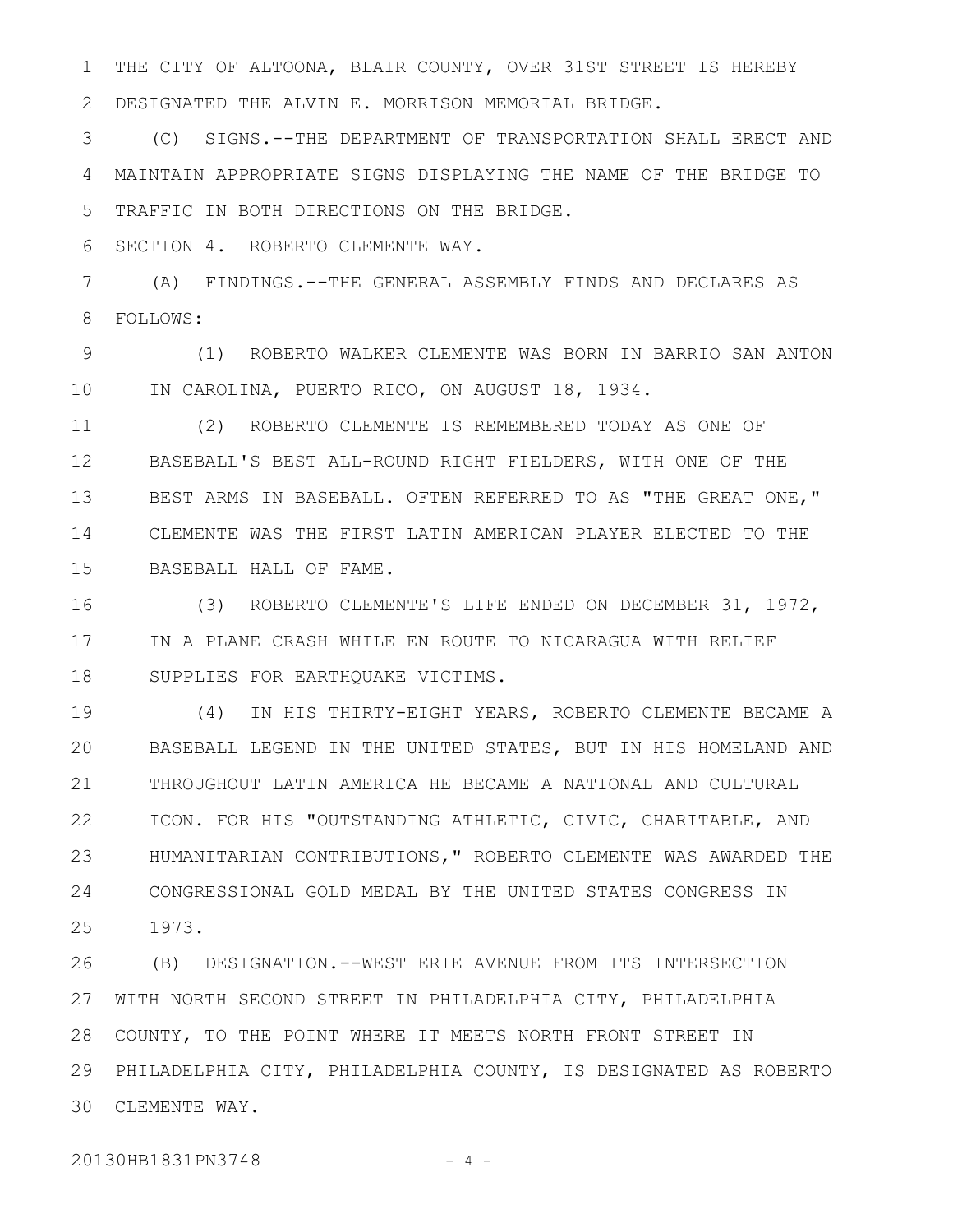(C) SIGNS.--THE DEPARTMENT OF TRANSPORTATION SHALL ERECT AND MAINTAIN APPROPRIATE SIGNS DISPLAYING THE NAME OF THE HIGHWAY TO TRAFFIC IN BOTH DIRECTIONS. 1 2 3

SECTION 5. CHARLES CHRIN INTERCHANGE. 4

(A) FINDINGS AND DECLARATIONS.--THE GENERAL ASSEMBLY FINDS AND DECLARES AS FOLLOWS: 5 6

(1) CHARLES CHRIN WAS BORN MAY 9, 1924, IN ORMROD, PENNSYLVANIA. 7 8

(2) MR. CHRIN HAS BEEN A SUCCESSFUL BUSINESSMAN WITH DIVERSE INTERESTS FOR OVER 65 YEARS. 9 10

(3) IN 1955, MR. CHRIN COFOUNDED THE CHARLES CHRIN COMPANIES, WITH OFFICES IN PALMER TOWNSHIP AND WILLIAMS TOWNSHIP, NORTHAMPTON COUNTY. HE CURRENTLY SERVES AS PRESIDENT OF THE CHARLES CHRIN COMPANIES, WHICH INCLUDE SOLID WASTE HAULING, QUARRY, RECYCLING AND DISPOSAL BUSINESSES, AS WELL AS A FULL LINE OF SITE CONTRACTING SERVICES AND REAL ESTATE DEVELOPMENT. THE CHARLES CHRIN COMPANIES EMPLOY OVER 100 INDIVIDUALS IN THE LEHIGH VALLEY. 11 12 13 14 15 16 17 18

(4) AMONG THE CHARLES CHRIN COMPANIES' PROJECTS IN THE LEHIGH VALLEY ARE THE CHRIN COMMERCE CENTER, THE CHARLES CHRIN COMMONS, THE WOODLANDS PROFESSIONAL BUILDING, THE PARKVIEW ESTATES AND THE CHIPMAN COURT. IN ADDITION, THE CHARLES CHRIN COMPANIES PARTNERED WITH PPL RENEWABLE ENERGY AND IN 2011 DEDICATED A LANDFILL GAS-TO-ENERGY POWER PROJECT IN WILLIAMS TOWNSHIP. 19  $20$ 21 22 23 24 25

(5) IN 2004, MR. CHRIN PARTNERED WITH PALMER TOWNSHIP ON THE DESIGN AND CONSTRUCTION OF THE CHARLES CHRIN COMMUNITY CENTER, WHICH HAS BECOME A WELL-RECOGNIZED VENUE FOR CIVIC AND COMMUNITY ACTIVITIES AND SPECIAL EVENTS. 26 27 28 29

(6) MR. CHRIN IS A MEMBER OF ST. JOHN THE BAPTIST 30

20130HB1831PN3748 - 5 -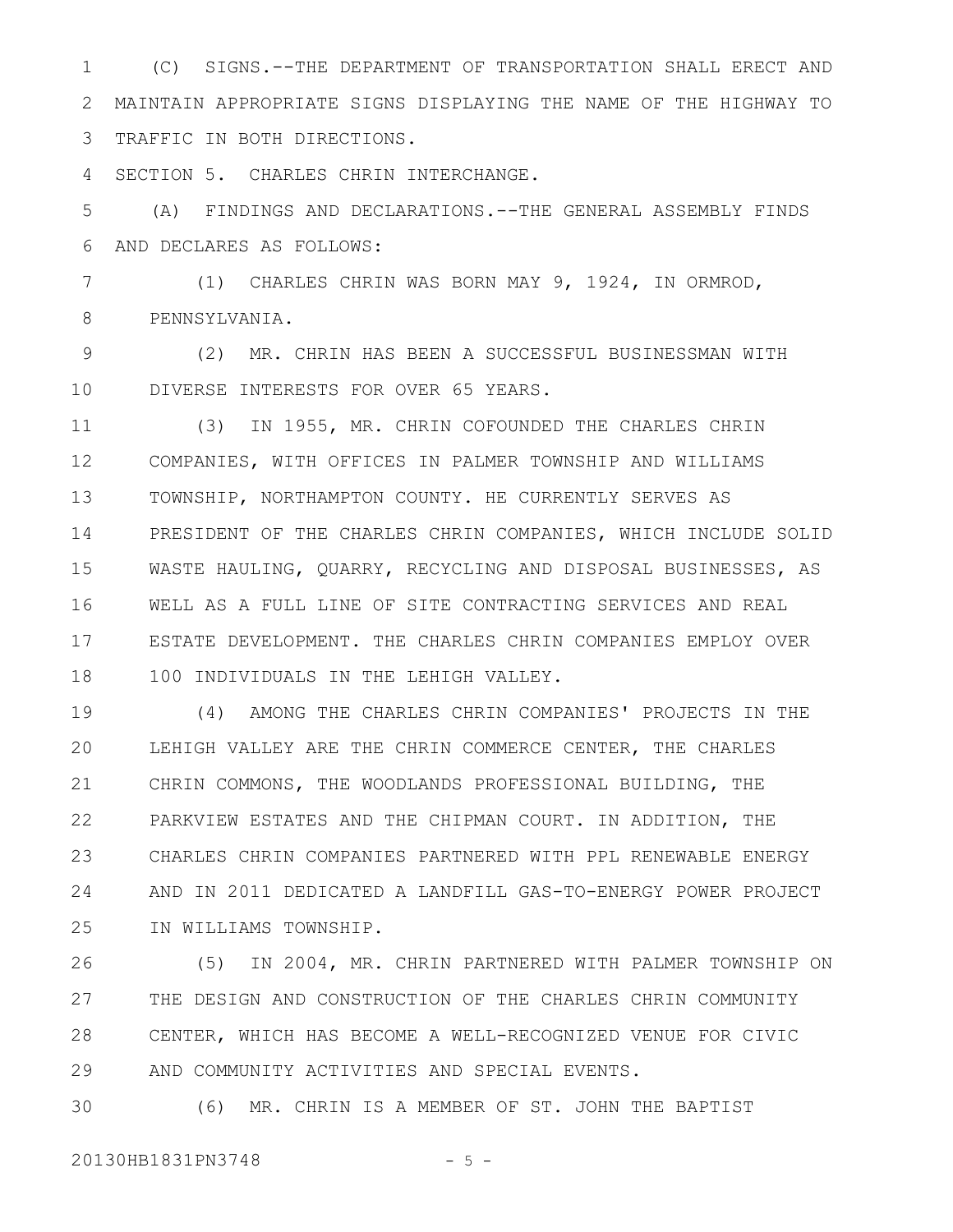UKRAINIAN PARISH IN NORTHAMPTON AND MANY COMMUNITY AND PROFESSIONAL ORGANIZATIONS. 1 2

(7) CHARLES CHRIN AND THE CHARLES CHRIN COMPANIES WERE INSTRUMENTAL IN THE DEVELOPMENT OF THE PUBLIC-PRIVATE PARTNERSHIP THAT OBTAINED ALL THE PUBLIC APPROVALS, FINANCING AND DESIGN AND ENGINEERING FOR A NEW INTERCHANGE AT THE CROSSING OF STATE ROUTE 33 AND MAIN STREET (STATE ROUTE 1022) IN PALMER TOWNSHIP, NORTHAMPTON COUNTY. 3 4 5 6 7 8

(8) GROUNDBREAKING FOR THE INTERCHANGE OCCURRED ON JANUARY 31, 2013, AND CONSTRUCTION COMMENCED IN SEPTEMBER 2013, WITH AN ANTICIPATED OPENING IN LATE 2014. 9 10 11

(9) MR. CHRIN HAS VOLUNTEERED EXTENSIVELY IN CHURCH AND CIVIC ACTIVITIES OVER THE YEARS, HAS INVESTED HEAVILY IN THE DEVELOPMENT OF THE LEHIGH VALLEY AND IS A HIGHLY RESPECTED MEMBER OF HIS COMMUNITY. 12 13 14 15

(B) DESIGNATION.--THE INTERCHANGE AT THE CROSSING OF STATE ROUTE 33 AND MAIN STREET (STATE ROUTE 1022) IN PALMER TOWNSHIP, NORTHAMPTON COUNTY, IS HEREBY DESIGNATED AND SHALL BE KNOWN AS 19 THE CHARLES CHRIN INTERCHANGE. 16 17 18

(C) SIGNS.--THE DEPARTMENT OF TRANSPORTATION SHALL ERECT AND MAINTAIN APPROPRIATE SIGNS TO TRAFFIC IN BOTH DIRECTIONS TO 21 22 INDICATE THE DESIGNATION UNDER SUBSECTION (B). 20

SECTION 6. FRED L. LEBDER INTERCHANGE. 23

(A) FINDINGS.--THE GENERAL ASSEMBLY FINDS AS FOLLOWS: 24

(1) FRED L. LEBDER WAS BORN ON AUGUST 1, 1920, IN COLLIER, FAYETTE COUNTY, AS THE NINTH OF TEN CHILDREN. 25 26

(2) MR. LEBDER WAS AN ATHLETE AT GEORGES TOWNSHIP HIGH SCHOOL WHO GRADUATED FROM THE CALIFORNIA STATE TEACHERS COLLEGE AND TAUGHT AT POINT MARION AND GEORGES HIGH SCHOOLS. HE SERVED IN THE AIR FORCE FOR 41 MONTHS DURING WORLD WAR II. 27 28 29 30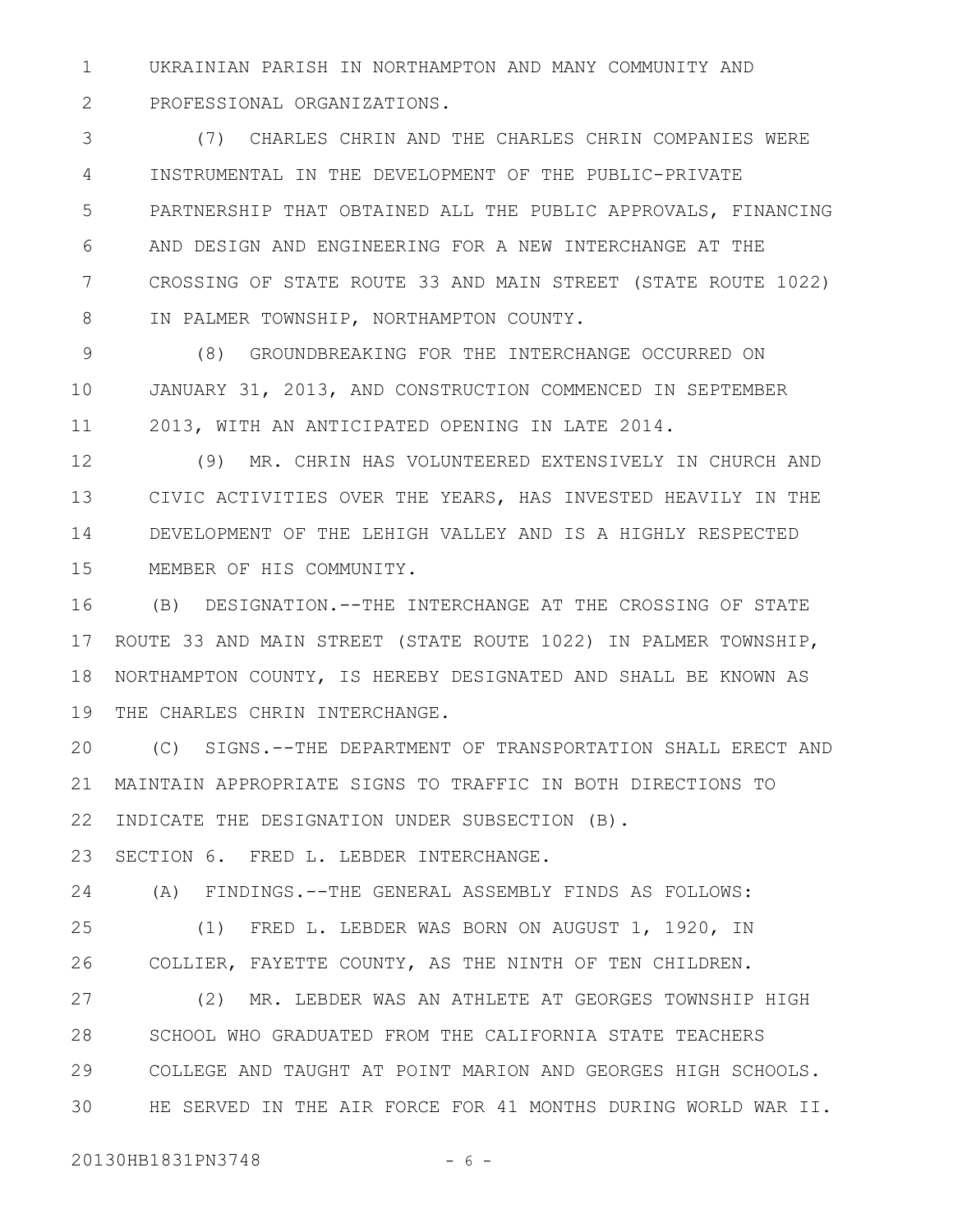(3) MR. LEBDER MARRIED THE FORMER NORMA JEAN COLE IN 1943. 1 2

(4) MR. LEBDER HAS BEEN ACTIVELY INVOLVED IN PUBLIC AFFAIRS IN FAYETTE COUNTY FOR 34 YEARS. HE SERVED AS A FAYETTE COUNTY COMMISSIONER FOR 28 YEARS AND AS CHAIRMAN OF THE FAYETTE COUNTY BOARD OF COMMISSIONERS FOR 20 YEARS. 3 4 5 6

(5) MR. LEBDER HAS EARNED THE RESPECT AND ADMIRATION OF THE CITIZENS OF FAYETTE COUNTY THROUGH BOTH HIS COMMITMENT TO NUMEROUS VOLUNTEER ORGANIZATIONS AND DEDICATED PUBLIC SERVICE CAREER. 7 8 9 10

(B) DESIGNATION.--THE INTERSECTION BETWEEN THE PORTION OF STATE ROUTE 3009 AND STATE ROUTE 119 IN SOUTH UNION TOWNSHIP, FAYETTE COUNTY, IS HEREBY DESIGNATED THE FRED L. LEBDER INTERCHANGE. 11 12 13 14

(C) SIGNS.--THE DEPARTMENT OF TRANSPORTATION SHALL ERECT AND MAINTAIN APPROPRIATE SIGNS DISPLAYING THE NAME OF THE 16 INTERCHANGE TO TRAFFIC IN BOTH DIRECTIONS ON THE INTERCHANGE. SECTION 7. OFFICER ROBB MCCRAY MEMORIAL BRIDGE. 15 17 18

(A) FINDINGS.--THE GENERAL ASSEMBLY FINDS AS FOLLOWS: 19

(1) OFFICER ROBB MCCRAY SERVED HONORABLY AS A MEMBER OF THE CITY OF CONNELLSVILLE POLICE DEPARTMENT, AND WAS A VETERAN OF THE CIVIL WAR AND SERVED WITH THE 110TH PENNSYLVANIA VOLUNTEER INFANTRY REGIMENT.  $20$ 21 22 23

(2) WHILE BRAVELY PERFORMING HIS DUTIES, OFFICER MCCRAY WAS KILLED ON MAY 25, 1892, WHEN HE WAS SHOT WHILE ASSISTING ANOTHER OFFICER ARREST TWO BROTHERS AT A CIRCUS THAT WAS VISITING CONNELLSVILLE. 24 25 26 27

(B) DESIGNATION.--THE BRIDGE LOCATED ON STATE ROUTE 711, 29 KNOWN AS CRAWFORD AVENUE, IN THE CITY OF CONNELLSVILLE, FAYETTE COUNTY, OVER THE YOUGHIOGHENY RIVER IS HEREBY DESIGNATED THE 3028